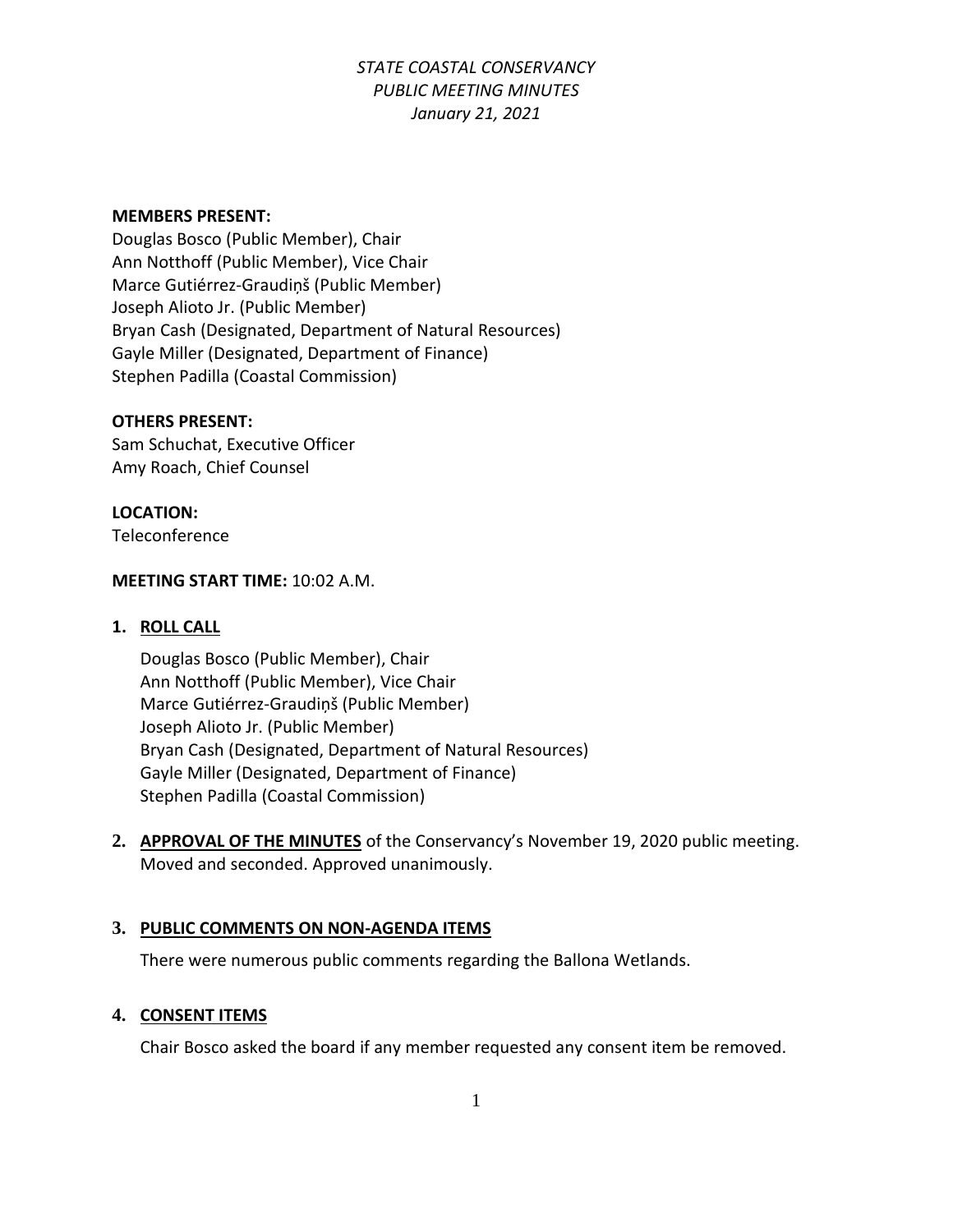Hearing no such request, the following consent items were moved for approval, seconded, and approved unanimously:

### **A. MID MATTOLE RIVER**

Resolution:

"The State Coastal Conservancy hereby authorizes a grant of an amount not to exceed one hundred seventy thousand, five hundred seventy-five dollars (\$170,575) to the Mattole Salmon Group (the grantee) to develop design documents for approximately 165 instream habitat enhancement projects in the mid Mattole River in Humboldt County and to prepare environmental compliance documents for selected high-priority reaches.

Prior to commencement of the project, the grantee shall submit for the review and written approval of the Executive Officer of the Conservancy (Executive Officer) the following:

- 1. A detailed work program, schedule, and budget.
- 2. The names and qualifications of any contractors to be retained in carrying out the project.
- 3. A plan for acknowledgement of Conservancy funding and Proposition 1 as the source of that funding."

Findings:

"Based on the accompanying staff report and attached exhibits, the State Coastal Conservancy hereby finds that:

- 1. The proposed authorization is consistent with Chapter 5.5 of Division 21 of the Public Resources Code, regarding integrated coastal and marine resources protection.
- 2. The proposed project is consistent with the current Conservancy Project Selection Criteria and Guidelines.
- 3. The Mattole Salmon Group is a nonprofit organization organized under section 501(c)(3) of the U.S. Internal Revenue Code."

### **B. MARSHALL RANCH**

Resolution:

"The State Coastal Conservancy hereby authorizes a grant of an amount not to exceed two hundred forty-five thousand dollars (\$245,000) to the Salmonid Restoration Federation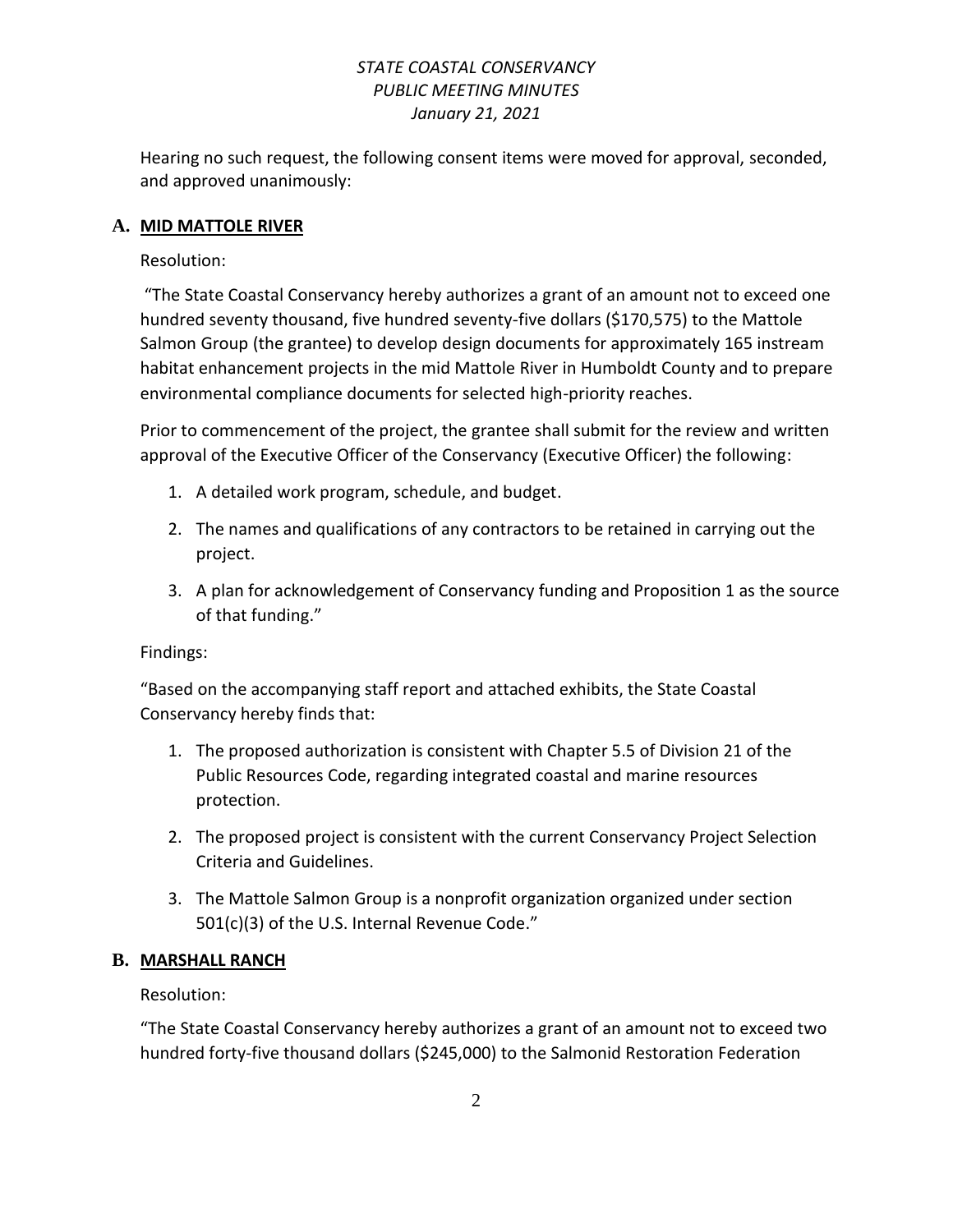("the grantee") to collect data and prepare designs, environmental compliance documents, and an operations plan for an off-stream water storage pond and associated infrastructure on the Marshall Ranch in Humboldt County.

Prior to commencement of the project, the grantee shall submit for the review and written approval of the Executive Officer of the Conservancy (Executive Officer) the following:

- 1. A detailed work program, schedule, and budget.
- 2. Names and qualifications of any contractors to be retained in carrying out the project.
- 3. A plan for acknowledgement of Conservancy funding and Proposition 1 as the source of that funding."

## Findings:

"Based on the accompanying staff report and attached exhibits, the State Coastal Conservancy hereby finds that:

- 1. The proposed authorization is consistent with Chapter 5.5 of Division 21 of the Public Resources Code, regarding integrated coastal and marine resources protection.
- 2. The proposed project is consistent with the current Conservancy Project Selection Criteria and Guidelines.
- 3. The Salmonid Restoration Federation is a nonprofit organization organized under section 501(c)(3) of the U.S. Internal Revenue Code."

# **C. COWELL-PURISIMA COASTAL TRAIL**

Resolution:

"The State Coastal Conservancy y hereby authorizes the disbursement of an amount not to exceed fifty-five thousand dollars (\$55,000) to the Peninsula Open Space Trust ("the grantee") to repair and restore two bridges along the Cowell-Purisima Coastal Trail, south of Half Moon Bay, in coastal San Mateo County.

Prior to commencement of the project, the grantee shall submit for the review and written approval of the Executive Officer of the Conservancy (Executive Officer) the following:

1. A detailed work program, schedule, and budget.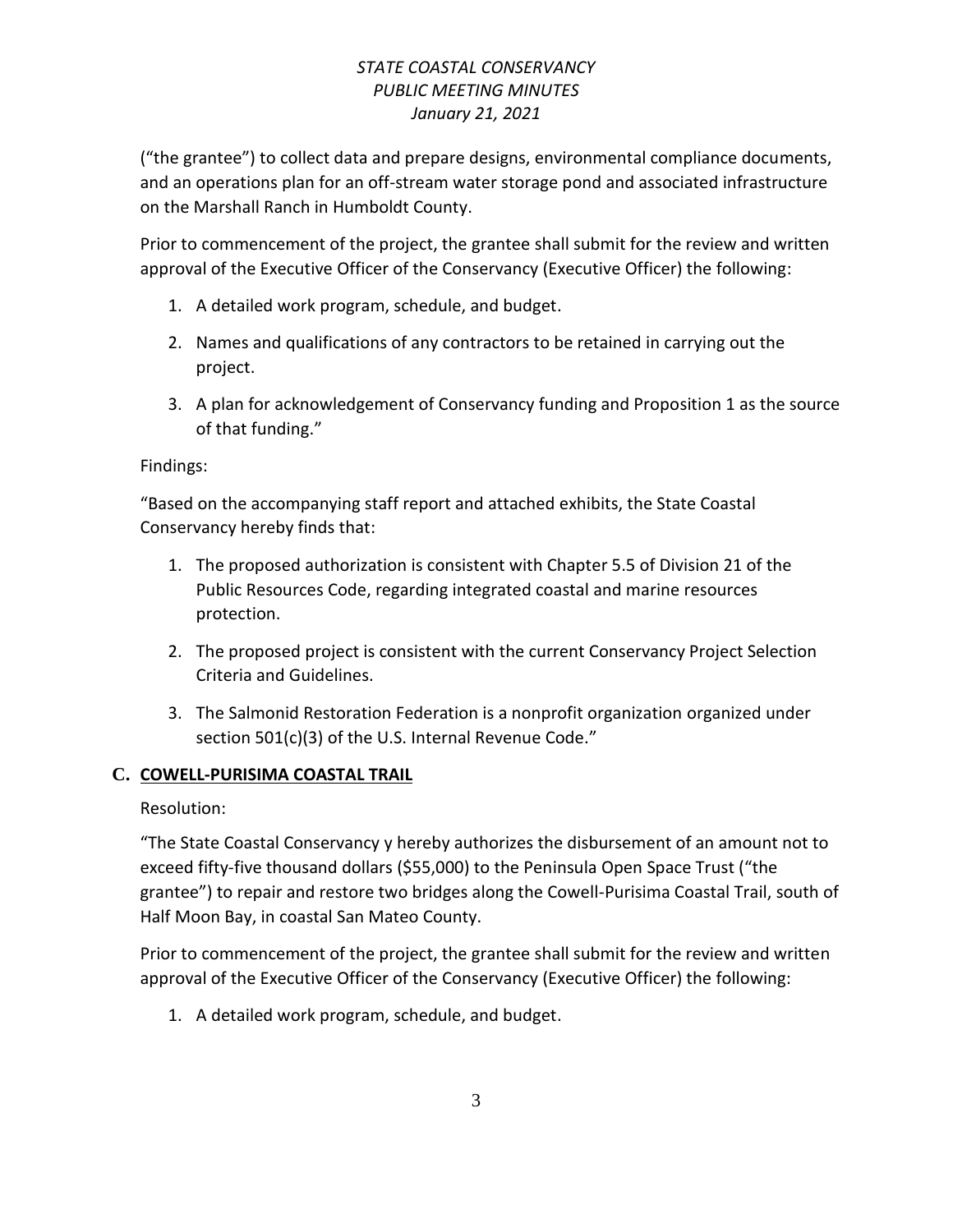- 2. Names and qualifications of any contractors to be retained in carrying out the project.
- 3. A plan for acknowledgement of Conservancy funding.
- 4. Evidence that all permits and approvals required to implement the project have been obtained."

## Findings:

"Based on the accompanying staff report and attached exhibits, the State Coastal Conservancy hereby finds that:

- 1. The proposed authorization is consistent with Chapter 4.5 of Division 21 of the Public Resources Code, regarding public access.
- 2. The proposed project is consistent with the current Conservancy Project Selection Criteria and Guidelines.
- 3. The grantee is a nonprofit organization organized under section  $501(c)(3)$  of the U.S. Internal Revenue Code."

# **D. CONSERVATION LANDS NETWORK**

Resolution:

"The State Coastal Conservancy hereby authorizes a grant of an amount not to exceed one hundred thirty thousand dollars (\$130,000) to Bay Area Open Space Council ("the grantee") to fill data gaps in the Conservation Lands Network through citizen science data collection events in severely disadvantaged communities.

Prior to commencement of the project, the grantee shall submit for the review and written approval of the Executive Officer of the Conservancy (Executive Officer) the following:

- 1. A detailed work program, schedule, and budget.
- 2. Names and qualifications of any contractors to be retained in carrying out the project.
- 3. A plan for acknowledgement of Conservancy funding."

Findings:

"Based on the accompanying staff report and attached exhibits, the State Coastal Conservancy hereby finds that: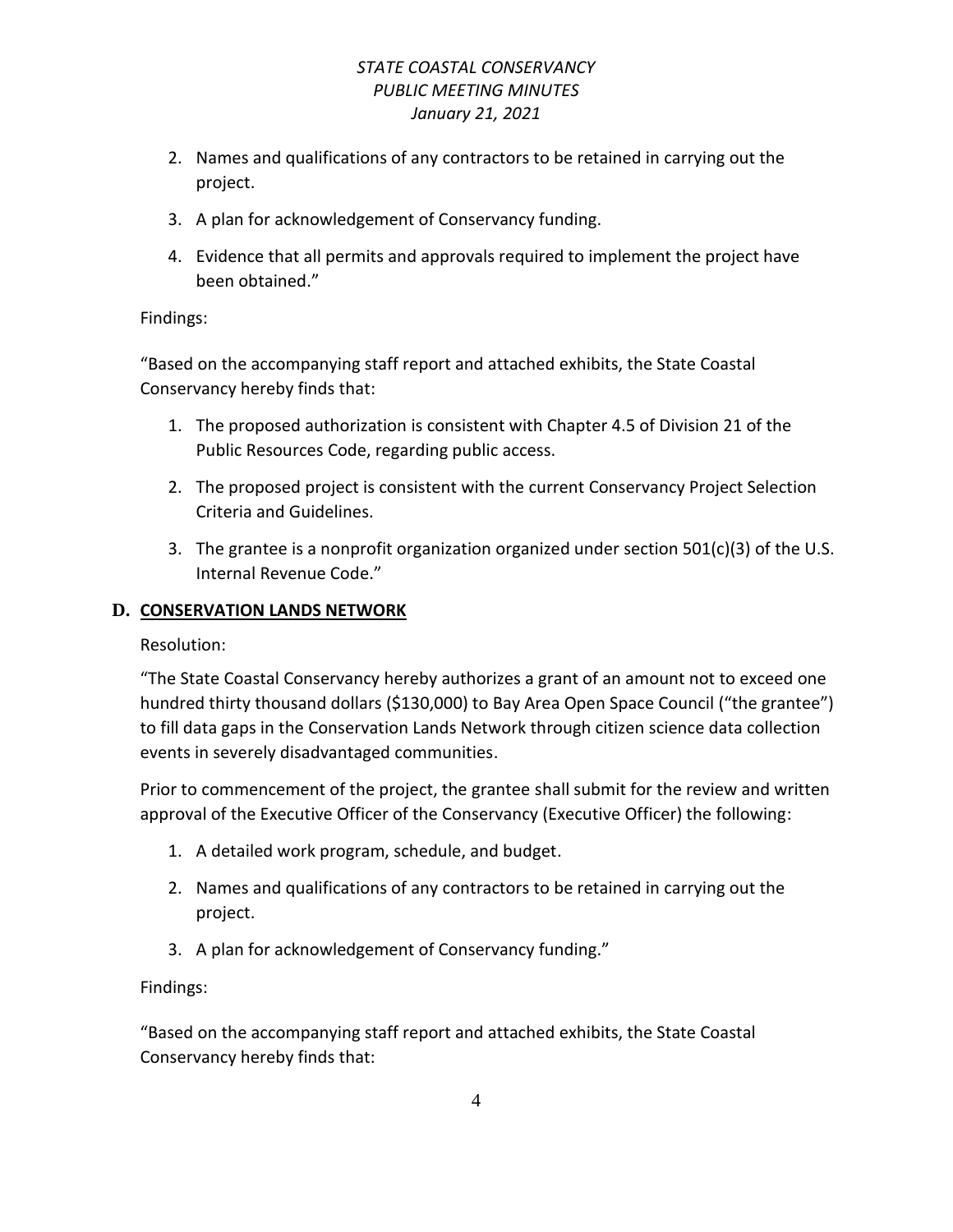- 1. The proposed authorization is consistent with Chapter 4.5 of Division 21 of the Public Resources Code, regarding the San Francisco Bay Area Conservancy Program.
- 2. The proposed project is consistent with the current Conservancy Project Selection Criteria and Guidelines.
- 3. Bay Area Open Space Council is a nonprofit organization organized under section 501(c)(3) of the U.S. Internal Revenue Code."

# **E. COYOTE CREEK TRAIL SINGLETON ROAD CROSSING**

Resolution:

"The State Coastal Conservancy hereby authorizes a grant of an amount not to exceed one hundred forty thousand dollars (\$140,000) to City of San José ("the grantee") to restore fish habitat and re-construct the existing creek crossing on the Coyote Creek Trail where Singleton Road crosses Coyote Creek, part of the Bay Area Ridge Trail, which is a Priority Conservation Area in Santa Clara County.

Prior to commencement of the project, the grantee shall submit for the review and written approval of the Executive Officer of the Conservancy the following:

- 1. A detailed work program, schedule, and budget.
- 2. Names and qualifications of any contractors to be retained in carrying out the project.
- 3. A plan for acknowledgement of Conservancy funding.
- 4. Evidence that all permits and approvals required to implement the project have been obtained.
- 5. Evidence that the grantee has entered into agreements sufficient to enable the grantee to implement, operate, and maintain the project."

# Findings:

"Based on the accompanying staff report and attached exhibits, the State Coastal Conservancy hereby finds that:

1. The proposed authorization is consistent with Chapter 4.5 of Division 21 of the Public Resources Code that provides for grants to improve public access and restore and enhance natural habitats in the nine-county areas around the San Francisco Bay Area.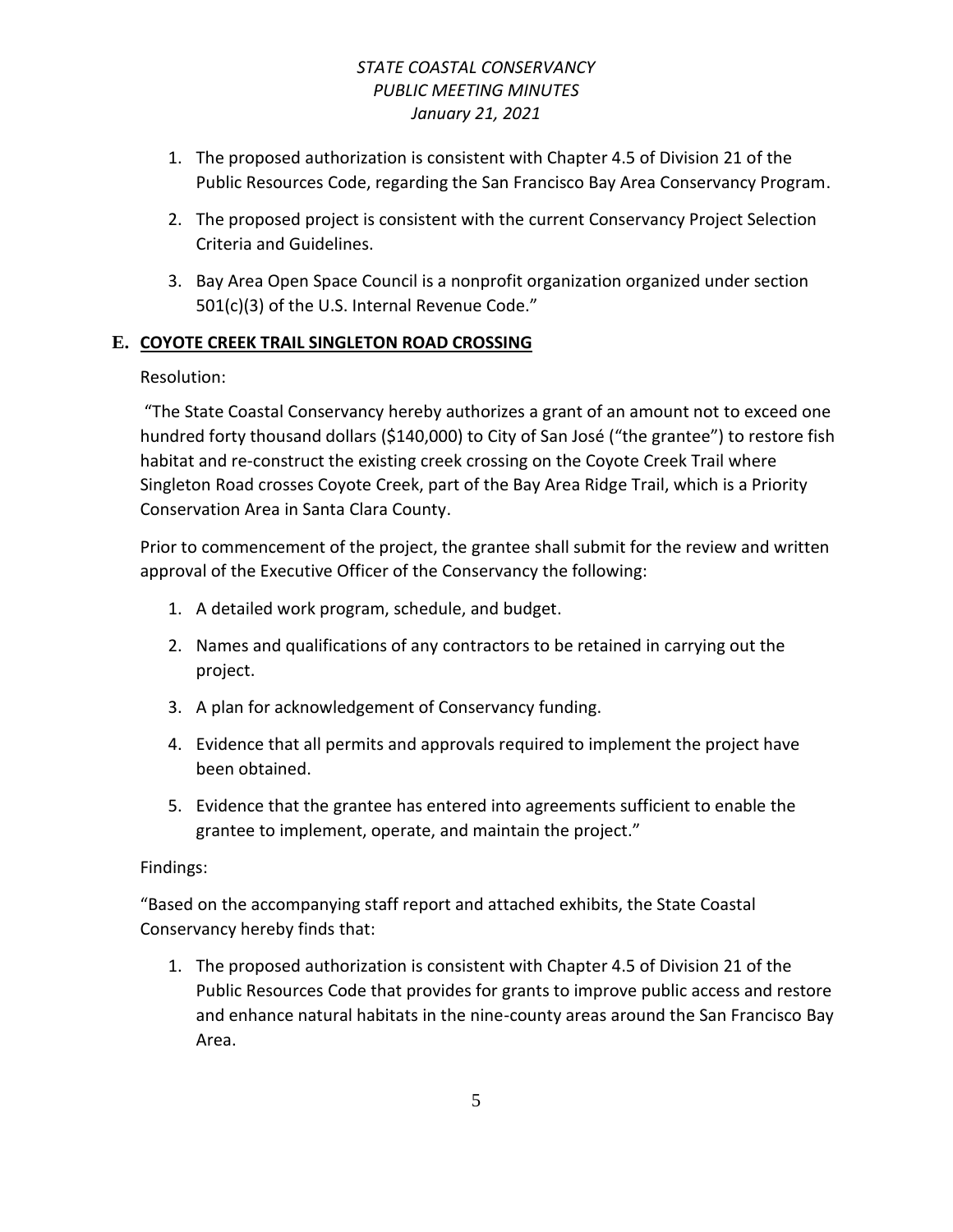2. The proposed project is consistent with the current Conservancy Project Selection Criteria and Guidelines."

## **F. MCKINNEY CREEK FISH PASSAGE IMPROVEMENT PROJECT**

Resolution:

"The State Coastal Conservancy hereby authorizes a grant of an amount not to exceed one hundred ninety-nine thousand five hundred twenty-five dollars (\$199,525) to Northwest California Resource Conservation and Development Council ("the Council") to replace two culverts that block fish passage with a bridge ("project") on McKinney Creek, Siskiyou County.

Prior to commencement of the project, the grantee shall submit for the review and written approval of the Executive Officer of the Conservancy the following:

- 1. A detailed work program, schedule, and budget.
- 2. The names and qualifications of any contractors to be retained in carrying out the project.
- 3. A plan for acknowledgement of Conservancy funding with Proposition 1 as the source of that funding.
- 4. Evidence that all permits and approvals required to implement the project have been obtained.
- 5. Evidence that the grantee has entered into agreements sufficient to enable the Council to implement, operate, and maintain the project."

Findings:

"Based on the accompanying staff report and attached exhibits, the State Coastal Conservancy hereby finds that:

- 1. The proposed authorization is consistent with Chapter 5.5 of Division 21 of the Public Resources Code, regarding integrated coastal and marine resources protection.
- 2. The proposed project is consistent with the current Conservancy Project Selection Criteria and Guidelines."

# **G. ACCESS EASEMENTS TO ESCONDIDO BEACH**

Resolution: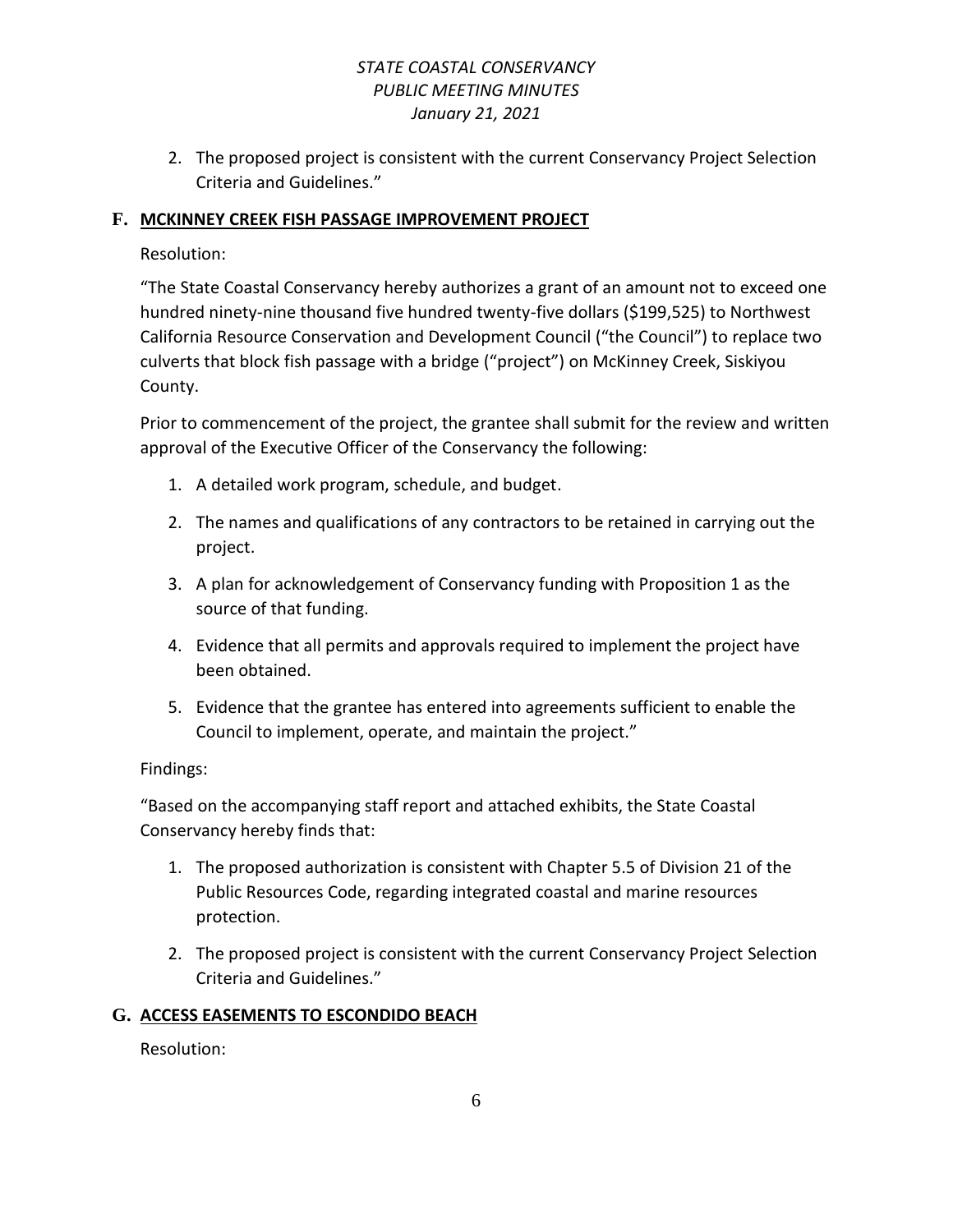"The State Coastal Conservancy hereby authorizes the disbursement of an amount not to exceed one hundred thirty one thousand dollars (\$131,000) to the Mountains Recreation and Conservation Authority ("the grantee") to operate and maintain open public accessways and assist with planning for the removal of encroachments on access easements to Escondido Beach in Malibu.

Prior to commencement of the project, the grantee shall submit for the review and written approval of the Executive Officer of the Conservancy (Executive Officer) the following:

- 1. A detailed work program, schedule, and budget.
- 2. Names and qualifications of any contractors to be retained in carrying out the project.
- 3. A plan for acknowledgement of Conservancy funding.
- 4. Evidence that all permits and approvals required to implement the project have been obtained.
- 5. Evidence that the grantee has entered into agreements sufficient to enable the grantee to implement, operate, and maintain the project.

In addition, to the extent appropriate, the grantee shall incorporate the guidelines of the Conservancy's 'Standards and Recommendations for Accessway Location and Development'."

### Findings:

"Based on the accompanying staff report and attached exhibits, the State Coastal Conservancy hereby finds that:

- 1. The proposed authorization is consistent with Chapter 9 of Division 21 of the Public Resources Code, regarding a system of public accessways.
- 2. The proposed project is consistent with the current Conservancy Project Selection Criteria and Guidelines."

# **5. EXECUTIVE OFFICER REPORT**

**A.** Sam Schuchat, Executive Officer, presented consideration and possible appointment of an ad hoc advisory subcommittee of the Conservancy to assist with the search for the next Executive Officer. Board Members Ann Notthoff and Bryan Cash were appointed to the subcommittee.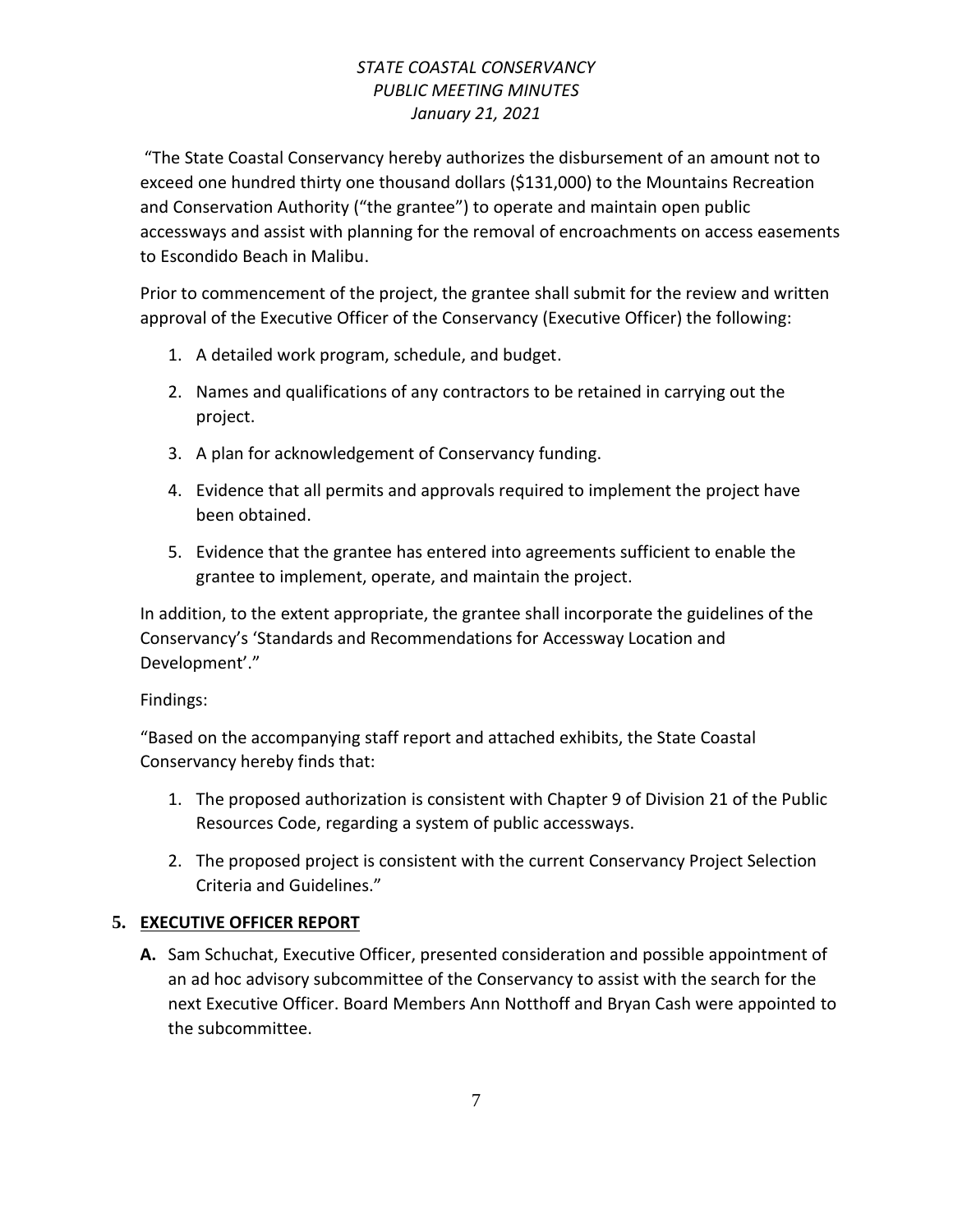- **B.** Amy Hutzel, Deputy Executive Officer, presented a progress report on the Conservancy's Strategic Plan.
- **C.** Legislative Report THIS ITEM WAS POSTPONED.
- **D.** Andy Yuen, Project Leader of San Diego National Wildlife Refuge Complex, presented Restoration Success: Lessons from South San Diego Bay.

### **NORTH COAST**

### **6. ELK RIVER WATERSHED**

Julia Elkin of the Coastal Conservancy presented the Staff Recommendation.

Speaking in favor of the Staff Recommendation: Marissa Adams of California Trout, Inc.

Resolution:

"The State Coastal Conservancy hereby authorizes a grant of an amount not to exceed four hundred thousand dollars (\$400,000) to California Trout, Inc. ("the grantee") to prepare a feasibility study and conceptual designs for anadromous fish habitat enhancement and flood reduction in the lower Elk River Watershed in Humboldt County.

Prior to commencement of the project, the grantee shall submit for the review and written approval of the Executive Officer of the Conservancy (Executive Officer) the following:

- 1. A detailed work program, schedule, and budget.
- 2. The names and qualifications of any contractors to be retained in carrying out the project.
- 3. A plan for acknowledgement of Conservancy funding and Proposition 1 as the source of that funding."

### Findings:

"Based on the accompanying staff report and attached exhibits, the State Coastal Conservancy hereby finds that:

- 1. The proposed authorization is consistent with Chapter 5.5 of Division 21 of the Public Resources Code, regarding Integrated Coastal and Marine Resources Protection.
- 2. The proposed project is consistent with the current Conservancy Project Selection Criteria and Guidelines.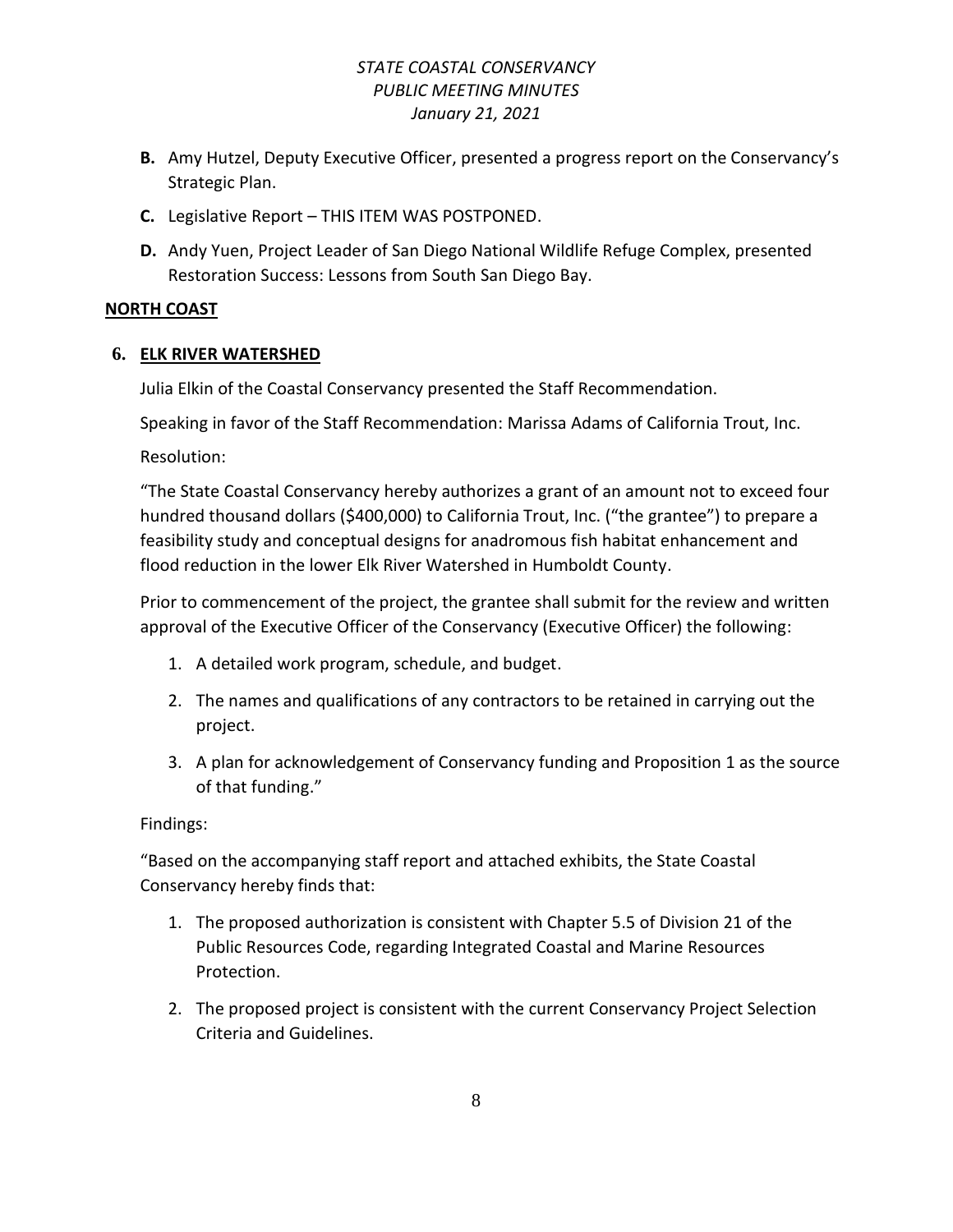3. California Trout, Inc. is a nonprofit organization organized under section 501(c)(3) of the U.S. Internal Revenue Code."

Moved and seconded. Approved unanimously.

# **7. SCOTT RIVER**

Michael Bowen of the Coastal Conservancy presented the Staff Recommendation.

Resolution:

"The State Coastal Conservancy hereby authorizes the disbursement of an amount not to exceed two hundred seventy-nine thousand four hundred ninety-one dollars (\$279,491) to the Scott River Watershed Council ("the Council") to prepare environmental studies, designs and draft permit applications for restoration of a 2.27 mile reach of the Scott River ("project") near Callahan, Siskiyou County.

Prior to commencement of the project, the grantee shall submit for the review and written approval of the Executive Officer of the Conservancy (Executive Officer) the following:

- 1. A detailed work program, schedule, and budget.
- 2. The names and qualifications of any contractors to be retained in undertaking the project.
- 3. Approves the Redwood National and State Park Visitor Center and Restoration Project, which includes the Prairie Creek Restoration Project.
- 4. A plan for acknowledgment of Conservancy funding and Proposition 1 as the source of that funding."

# Findings:

"Based on the accompanying staff report and attached exhibits, the State Coastal Conservancy hereby finds that:

- 1. The proposed authorization is consistent with Chapter 6 of Division 21 of the Public Resources Code, regarding resource enhancement.
- 2. The proposed project is consistent with the current Conservancy Project Selection Criteria and Guidelines.
- 3. The Scott River Watershed Council is a nonprofit organization organized under section 501(c)(3) of the U.S. Internal Revenue Code."

Moved and seconded. Approved unanimously.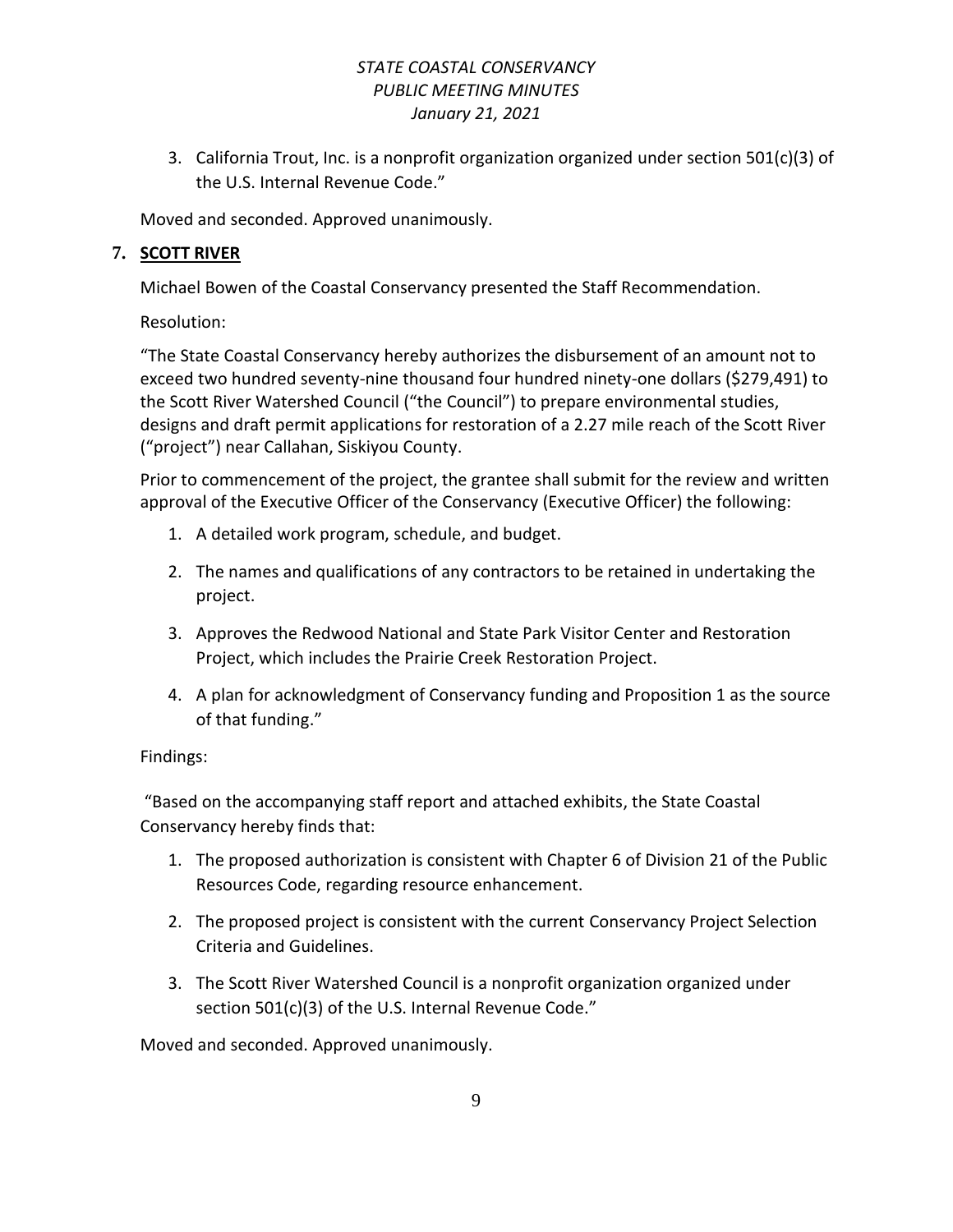### **8. KLAMATH RIVER AT HORSE TROUGH SPRINGS**

Peter Jarausch of the Coastal Conservancy presented the Staff Recommendation.

Resolution:

"The State Coastal Conservancy hereby authorizes a grant of an amount not to exceed three hundred forty one thousand six hundred and seven dollars (\$341,607) to the Mid Klamath Watershed Council ("the grantee") to conduct studies, prepare designs and permit applications, and conduct environmental review needed to reconnect the Klamath River with a section of its floodplain at Horse Trough Springs in Siskiyou County.

Prior to commencement of the project, the grantee shall submit for the review and written approval of the Executive Officer of the Conservancy (Executive Officer) the following:

- 1. A detailed work program, schedule, and budget.
- 2. The names and qualifications of any contractors to be retained in carrying out the project.
- 3. A plan for acknowledgement of Conservancy funding and Proposition 1 as the source of that funding.
- 4. Evidence that the grantee has entered into agreements sufficient to enable the grantee to implement the project."

Findings:

"Based on the accompanying staff report and attached exhibits, the State Coastal Conservancy hereby finds that:

- 1. The proposed authorization is consistent with Chapter 6 of Division 21 of the Public Resources Code, regarding the restoration of fish and wildlife habitat within coastal watersheds.
- 2. The proposed project is consistent with the current Conservancy Project Selection Criteria and Guidelines.
- 3. The Klamath River Watershed Council is a nonprofit organization organized under section 501(c)(3) of the U.S. Internal Revenue Code."

Moved and seconded. Approved unanimously.

# **9. RESTORE FISHERIES AND WETLANDS ON THE LOWER KLAMATH RIVER**

Peter Jarausch of the Coastal Conservancy presented the Staff Recommendation.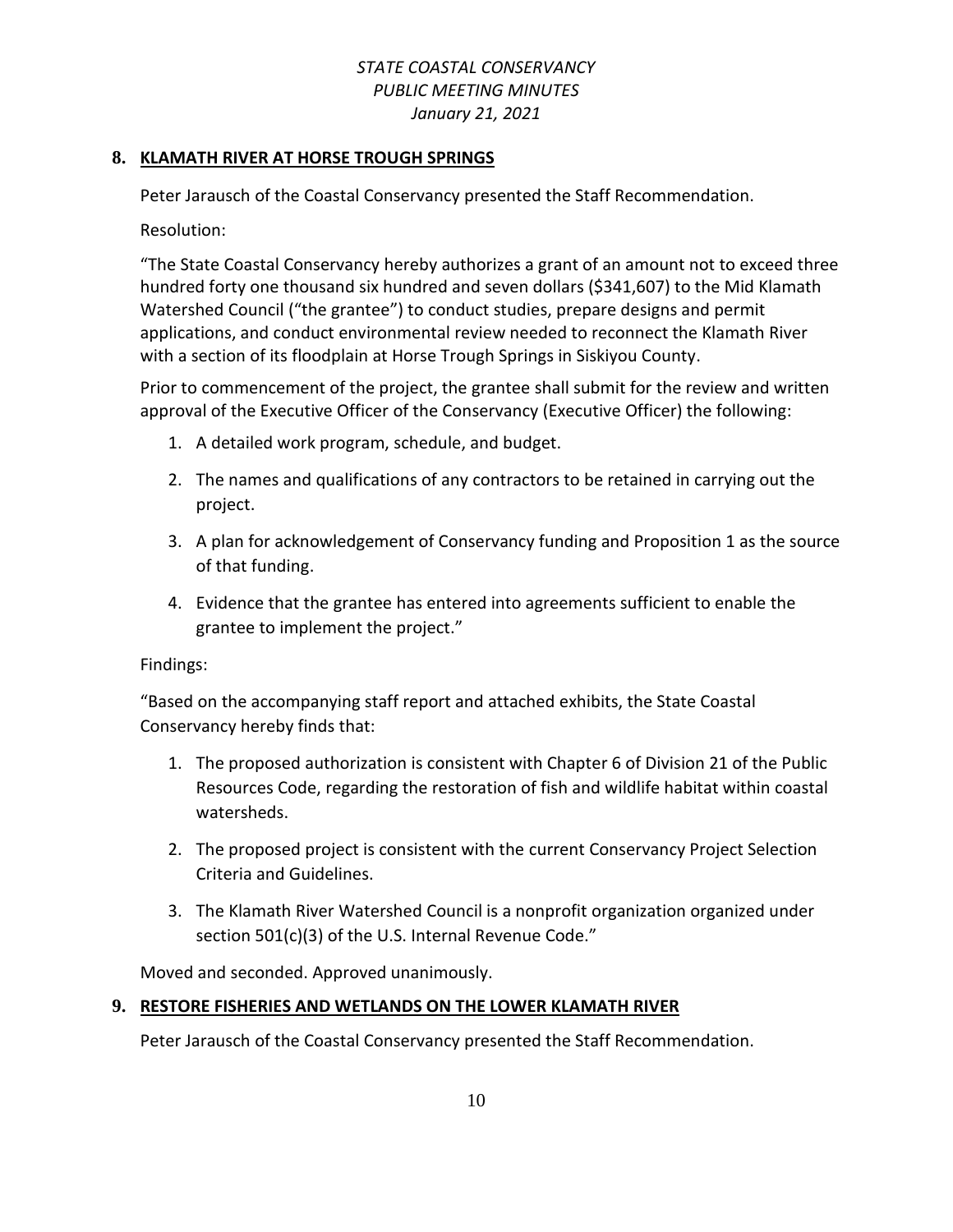Resolution:

"The State Coastal Conservancy hereby authorizes a grant of an amount not to exceed two hundred seventy three and three hundred thirty seven dollars (\$273,337) to the Resighini Rancheria ("the grantee") to create a conceptual restoration plan for the Resighini Rancheria property and a set of preliminary designs for several sites on the property to restore fisheries and wetlands on the lower Klamath River in Del Norte County.

Prior to commencement of the project, the grantee shall submit for the review and written approval of the Executive Officer of the Conservancy (Executive Officer) the following:

- 1. A detailed work program, schedule, and budget.
- 2. The names and qualifications of any contractors to be retained in carrying out the project.
- 3. A plan for acknowledgement of Conservancy funding and Proposition 1 as the source of that funding."

# Findings:

"Based on the accompanying staff report and attached exhibits, the State Coastal Conservancy hereby finds that:

- 1. The proposed authorization is consistent with Chapter 6 of Division 21 of the Public Resources Code, regarding the restoration of fish and wildlife habitat within coastal watersheds.
- 2. The proposed project is consistent with the current Conservancy Project Selection Criteria and Guidelines."

Moved and seconded. Approved unanimously.

### **10. CONSERVANCY MEMBER COMMENTS**

There were no Conservancy member comments.

### **11. CLOSED SESSION**

Meeting closed at 12:05P.M. for a closed session.

During the closed session, the Conservancy received information and advice from counsel regarding Defend Ballona Wetlands, et al. v. California State Coastal Conservancy, et al., Los Angeles County Superior Court, Case No. 20STCV29911 and Sonoma Land Trust v. Thompson, et al., Sonoma County Superior Court, Case No. SCV 258010.